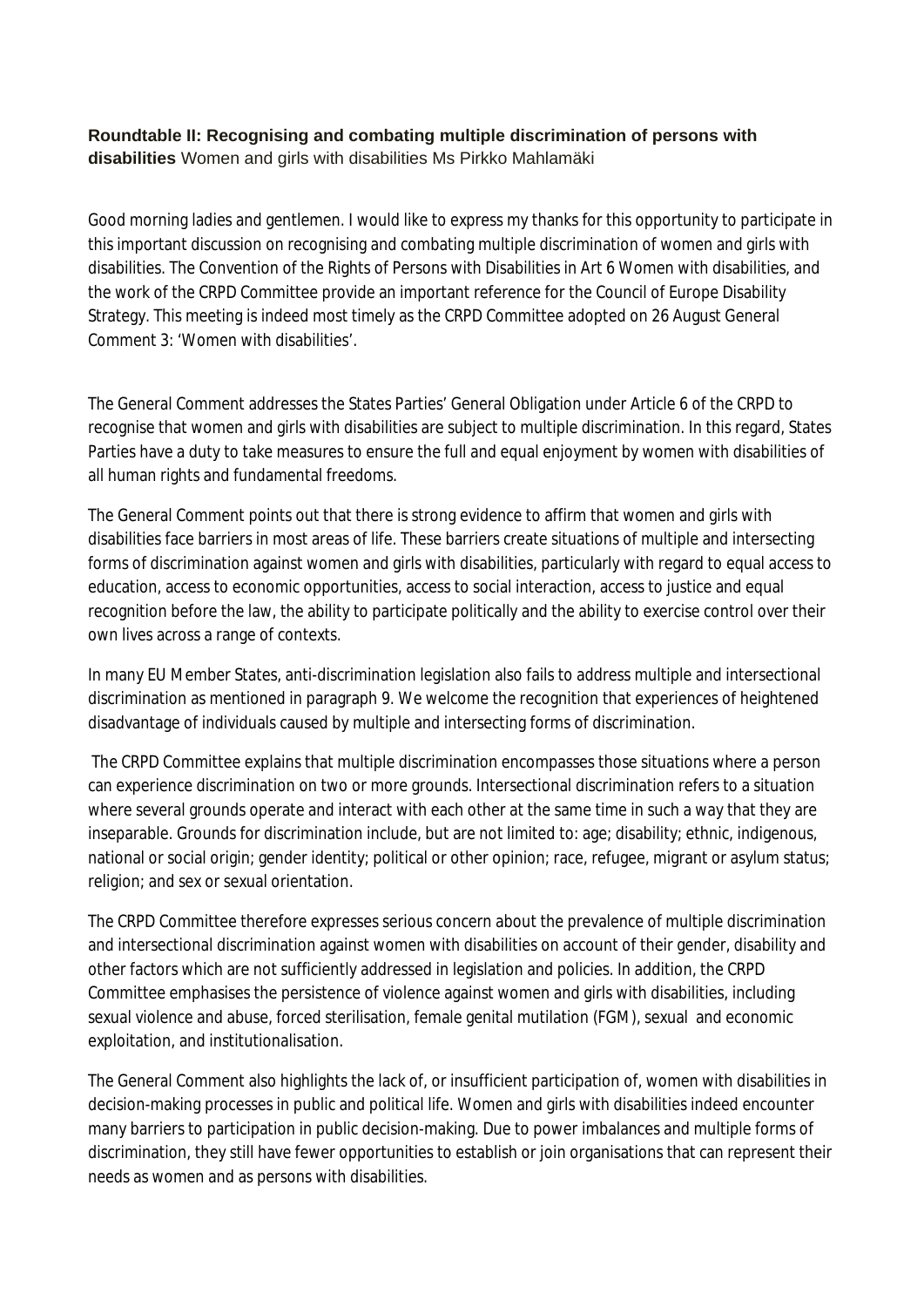The General Comment concludes with recommendations for the full implementation of Article 6 at the national level. The CRPD Committee urges States Parties to: 1) combat multiple discrimination through repealing discriminatory laws, policies and practices that prevent women with disabilities from enjoying all the rights of the CRPD; 2) adopt appropriate laws, policies and actions to ensure the rights of women with disabilities are included in all policies; 3) remove all barriers that prevent or restrict the participation of women with disabilities and ensure that women with disabilities, through their representative organisations, are included in the design, implementation and monitoring of all programmes which have an impact on their lives; and 4) take all appropriate measures to ensure the development, advancement and empowerment of women with disabilities in political and public life on an equal basis with others by promoting the creation of organisations and networks of women with disabilities, and by ensuring adequate support for women with disabilities to take leadership roles in public decision-making bodies at all levels.

Council of Europe DISABILITY STRATEGY – work in progress

Discrimination and barriers to participation persist and that there are significant **challenges** in ensuring compliance with international standards **to combat discrimination and to achieve the full respect of all human rights of persons with disabilities**. The disparity between the standards and practice, referred to as the **implementation gap**, needs to be addressed as a matter of priority.

How to close this implementation gap?

c**ontinued commitment** of governments, including funding and the full involvement of organisations representing persons with disabilities, the persons with disabilities themselves, and other relevant stakeholders.

**Sharing of know-how and exchanging of promising practices** is needed to ensure that Europe becomes a democratic, welcoming home for all, and upholds its values of democracy, respect for human rights and diversity.

**Five cross-cutting issues that need to be considered in all the** Council of Europe **work and** in all its **activities** supporting member States. These issues are also essential for member States to take into consideration in their legislation, policies and activities and in all areas of life to improve the lives of persons with disabilities. It is important that among the cross cutting issues, multiple discrimination and gender equality perspective are included.

The Strategy recognizes that many persons with disabilities are at risk of **multiple and/or intersecting forms of discrimination and segregation** from the society due to their specific situations (e.g. financial or educational status, living or housing arrangement, level of assistance needed, disability or combination of multiple disabilities etc.) or to certain grounds (e.g., race, colour, sex, language, religion, political or other opinion, national, ethnic or social origin, property, birth, age, sexual orientation, gender identity<sup>17</sup> or other status).

## **Gender equality perspective**

38. Gender equality means equal visibility, empowerment, responsibility and participation for both women and men in all spheres of public and private life. 39. In the context of Council of Europe this means that gender equality concerns are

included in the **planning, budgeting, implementation, monitoring and evaluation** of all policies, programmes and activities in the field of disability and *vice versa*. It also